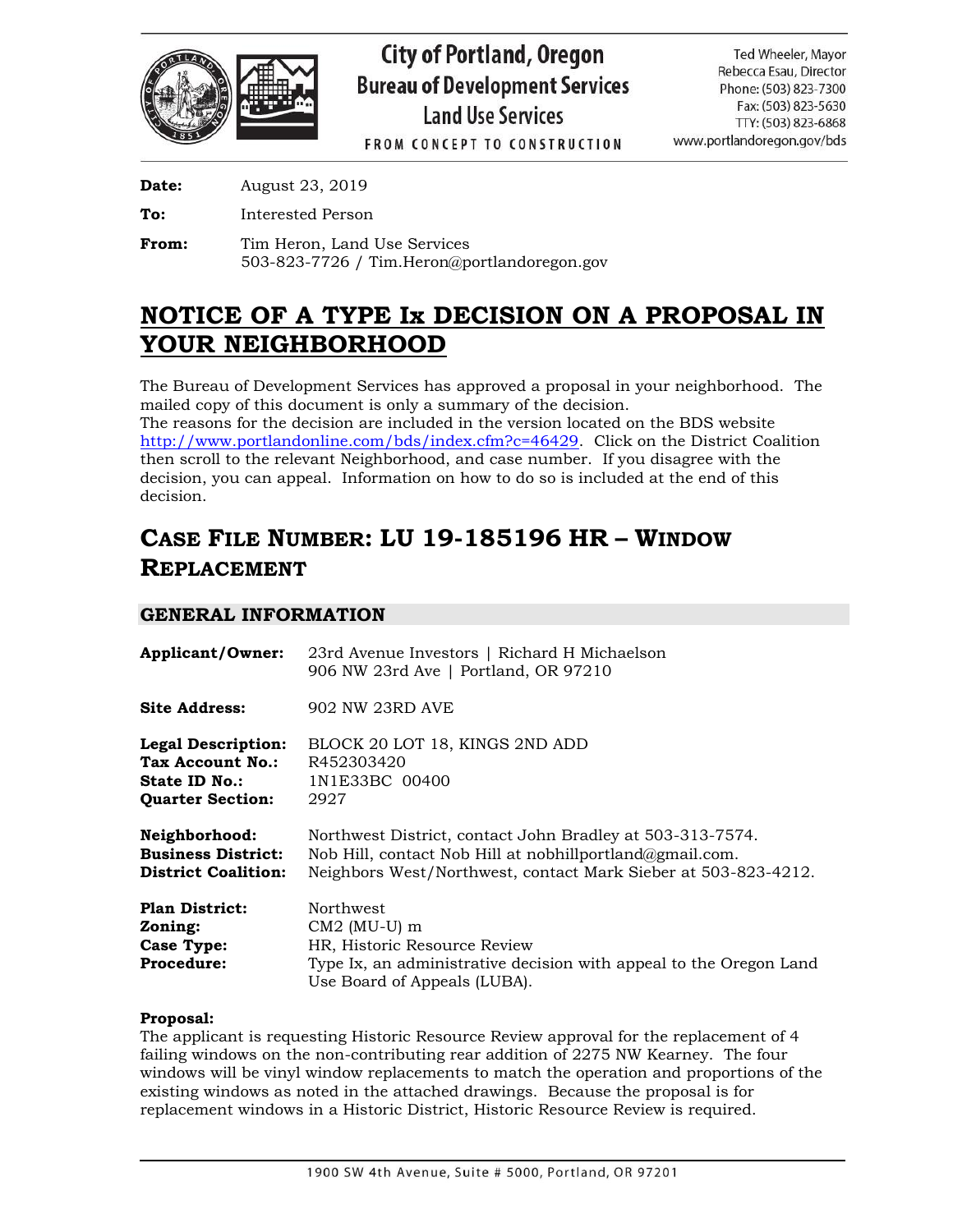#### **Relevant Approval Criteria:**

In order to be approved, this proposal must comply with the approval criteria of Title 33. The relevant approval criteria are:

- 
- Community Design Guidelines Alphabet Historic District Community Design Guidelines Addendum

## **ANALYSIS**

**Site and Vicinity:** The 5,000 square foot lot is located at the corner of NW Kearny Street and NW  $23<sup>rd</sup>$  Avenue with an existing converted  $2-1/2$  story office building. In the back of the property is a 3-story building with two apartments and garages below. The apartment building faces NW Kearney Street and has a parking area in front. NW 23<sup>rd</sup> Avenue is a Neighborhood Collector, and a Major Transit Priority Street. The site is located within the Northwest Pedestrian District. NW 23rd Avenue is a busy commercial street with small retail stores, shops, restaurants, and offices. The area attracts both natives and tourists for shopping, dining and just strolling.

**Zoning:** Commercial/Mixed Use 2 zone. The Commercial/Mixed Use 2 (CM2) zone is a medium-scale zone intended for sites in a variety of centers, along corridors, and in other mixed-use areas that have frequent transit service. The zone allows a wide range and mix of commercial and residential uses, as well as employment uses that have limited off-site impacts. Buildings in this zone will generally be up to four stories tall unless height and floor area bonuses are used, or plan district provisions specify other height limits. Development is intended to be pedestrian-oriented, provide a strong relationship between buildings and sidewalks, and complement the scale of surrounding residentially zoned areas.

The Centers Main Street overlay zone [m] encourages a mix of commercial, residential and employment uses on the key main streets within town centers and neighborhood centers identified in the Comprehensive Plan. The regulations are intended to encourage a continuous area of shops and services, create a safe and pleasant pedestrian environment, minimize conflicts between vehicles and pedestrians, support hubs of community activity, and foster a dense, urban environment with development intensities that are supportive of transit.

The Historic Resource Overlay Zone protects certain historic resources in the region and preserves significant parts of the region's heritage. The regulations foster pride among the region's citizens in their city and its heritage. Historic preservation beautifies the city, promotes the city's economic health, and helps to preserve and enhance the value of historic properties.

**Land Use History:** City records indicate that one prior land use reviews include the following:

• LU 04-013153 HDZ - Approval of the installation of new exterior siding and the repair/replacement of vinyl windows.

**Agency Review:** A Notice of Proposal in your Neighborhood was mailed on July 17, 2019.

**Neighborhood Review:** A Notice of Proposal in Your Neighborhood was mailed on July 17, 2019. No written responses have been received from either the Neighborhood Association or notified property owners in response to the proposal.

## **ZONING CODE APPROVAL CRITERIA**

#### **Chapter 33.846, Historic Reviews**

#### **Purpose of Historic Design Review**

Historic Design Review ensures the conservation and enhancement of the special characteristics of historic resources.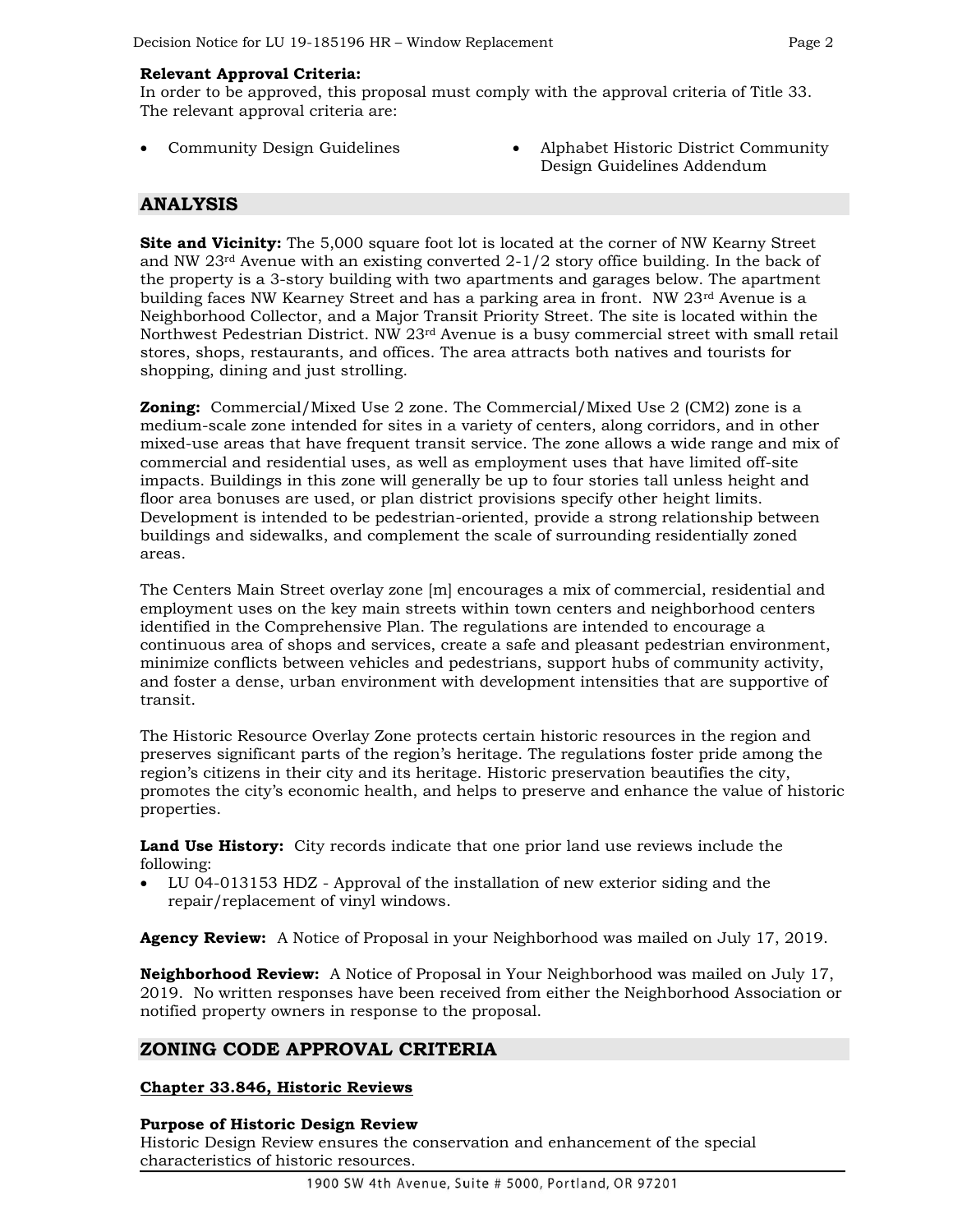#### **Historic Design Review Approval Criteria**

Requests for historic design review will be approved if the review body finds the applicant has shown that all of the approval criteria have been met.

**Findings:** The site is located within the Alphabet Historic District. Therefore, the proposal requires Historic Design Review approval. The applicable design guidelines are the Community Design Guidelines and the Historic Alphabet District Community Design Guidelines Addendum [33.846.060 E.1.c].

#### **Historic Alphabet District - Community Design Guidelines Addendum**

These guidelines were adopted on September 5, 2000 and were developed to work with the Community Design Guidelines to provide a set of guidelines specific to the district.

#### **Community Design Guidelines**

These guidelines provide the constitutional framework for all design review areas outside the Central City that are not covered by their own specific area design guidelines. The Community Design Guidelines focus on three general categories: **(P) Portland Personality,**  which establishes Portland's urban design framework; **(E) Pedestrian Emphasis,** which states that Portland is a city for people as well as cars and other transportation systems; and **(D) Project Design,** which assures that each development is sensitive to both Portland's urban design framework and the users of the city.

*Staff has considered all guidelines and only has addressed those considered applicable to this proposal. Historic Alphabet District Guidelines and Community Design Guidelines are addressed concurrently.*

#### **Historic Alphabet District Approval Criteria**

**2. Differentiate New from Old.** New additions, exterior alterations, or related new construction will retain historic materials that characterize a property to the extent practicable. Replacement materials should be reasonable facsimiles of the historic materials they replace. The design of new construction will be compatible with the historic qualities of the district as identified in the Historic Context Statement.

**Findings:** The vinyl windows proposed, which match the configuration of the windows they are replacing, are differentiated from the contributing structure but will maintain a more coherent expression across this 1980s non-contributing addition as only four windows are proposed for replacement while the rest will remain. No historic materials are being replaced, and the project is a repair/alteration, not new construction. *This guideline is met.*

**3. Hierarchy of Compatibility.** Exterior alterations and additions will be designed to be compatible primarily with the original resource, secondarily with adjacent properties, and finally, if located within a historic or conservation district, with the rest of the District. Where practical, compatibility will be pursued on all three levels. New development will seek to incorporate design themes characteristic of similar buildings in the Historic Alphabet District.

**Findings:** The replacement of the four failing windows with four new vinyl windows designed to be closely configured to the existing windows will be compatible with this existing non-contributing resource, so the overall coherency of this building will remain intact. Because only four windows are proposed for replacement, maintaining the overall coherency of the existing building, ensures compatibility than would the installation of four new windows in a different, yet more compatible material with the contributing building in the district. *This guideline is met.*

#### **Community Design Guidelines**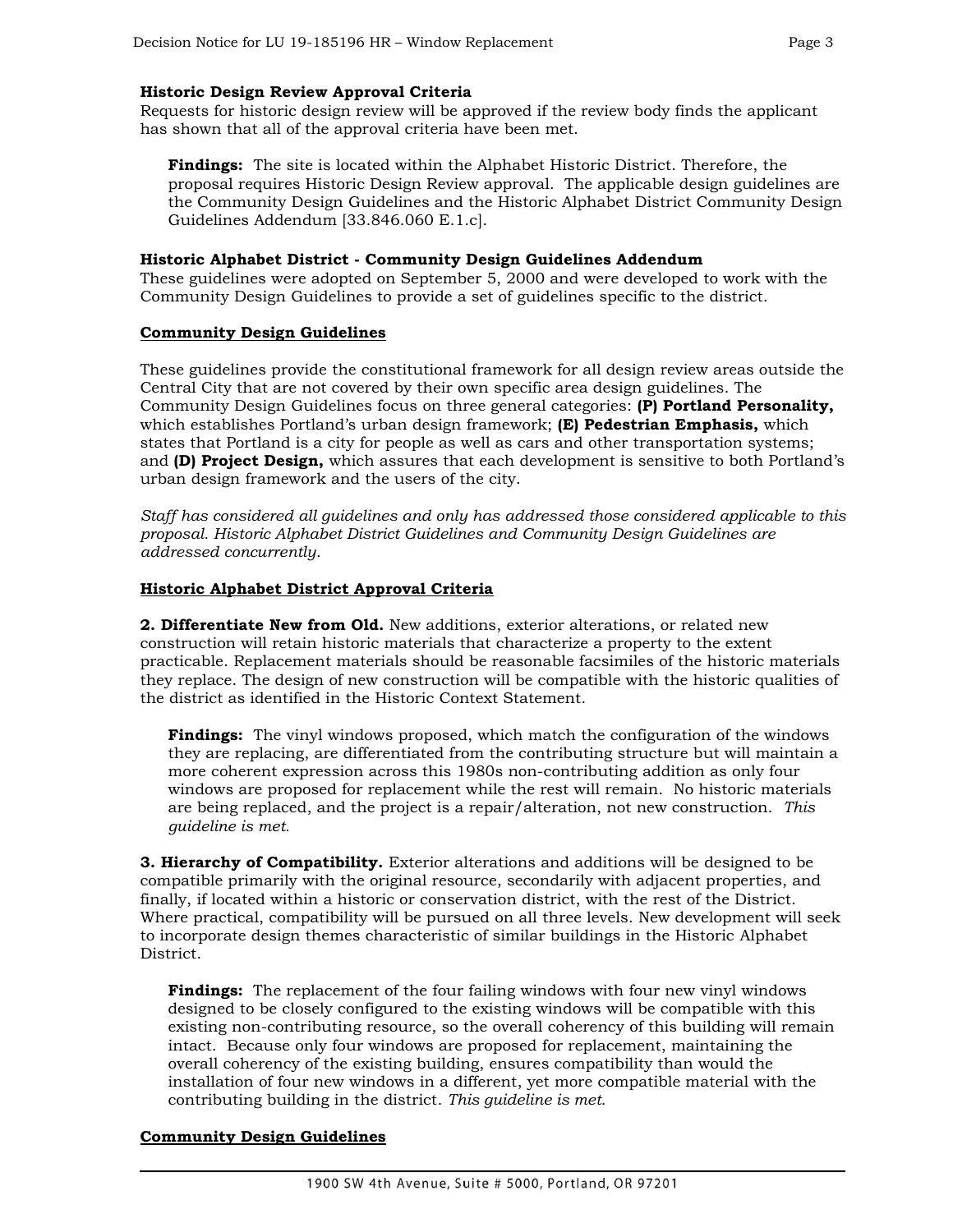**P1. Community Plan Area Character.** Enhance the sense of place and identity of community plan areas by incorporating site and building design features that respond to the area's unique characteristics and neighborhood traditions;

**P2. Historic and Conservation Districts.** Enhance the identity of historic and conservation districts by incorporating site and building design features that reinforce the area's historic significance. Near historic and conservation districts, use such features to reinforce and complement the historic areas.

**Findings for P1 and P2:** The affected property is a non-compatible addition to a contributing resource in the Alphabetic Historic District. The structure was built in the late 1980s and was one of the first attempts to build above a parking lot in Northwest Portland. Replacing the four failing vinyl windows with four new matching vinyl windows ensures that this change is compatible with the existing character and design of this non-contributing building addition, as well as the district in which buildings primarily feature a single window material rather than windows with multiple different materials. *These guidelines are met.*

**D6. Architectural Integrity.** Respect the original character of buildings when making modifications that affect the exterior. Make additions compatible in scale, color, details, material proportion, and character with the existing building.

**D8. Interest, Quality, and Composition.** All parts of a building should be interesting to view, of long-lasting quality, and designed to form a cohesive composition.

**Findings for D6 and D8:** The replacement of the four failing vinyl windows with four matching vinyl windows will maintain the coherency of the façade of this noncontributing building and will allow the building's life to be extended well beyond the life of the present windows. No other changes are proposed. *These guidelines are met.*

## **DEVELOPMENT STANDARDS**

Unless specifically required in the approval criteria listed above, this proposal does not have to meet the development standards in order to be approved during this review process. The plans submitted for a building or zoning permit must demonstrate that all requirements of Title 11 can be met, and that all development standards of Title 33 can be met or have received an Adjustment or Modification via a land use review, prior to the approval of a building or zoning permit.

## **CONCLUSIONS**

The purpose of historic resource review ensures the conservation and enhancement of the special characteristics of historic resources. The proposed changes are modest, meet the approval criteria, and maintain the existing building's non-contributing features without detracting from the special characteristics of the Alphabet Historic District.

### **ADMINISTRATIVE DECISION**

**Approval** for the replacement of 4 vinyl windows on the non-contributing rear addition of 2275 NW Kearney with four vinyl windows to match the operation and proportions of the existing windows.

**Approval** per Exhibits C-1 through C-3, signed and dated August 20, 2019, subject to the following conditions:

A. As part of the building permit application submittal, the following development-related conditions (B through C) must be noted on each of the four required site plans or included as a sheet in the numbered set of plans. The sheet on which this information appears must be labeled "ZONING COMPLIANCE PAGE- Case File LU 19-185196 HR." All requirements must be graphically represented on the site plan, landscape, or other required plan and must be labeled "REQUIRED."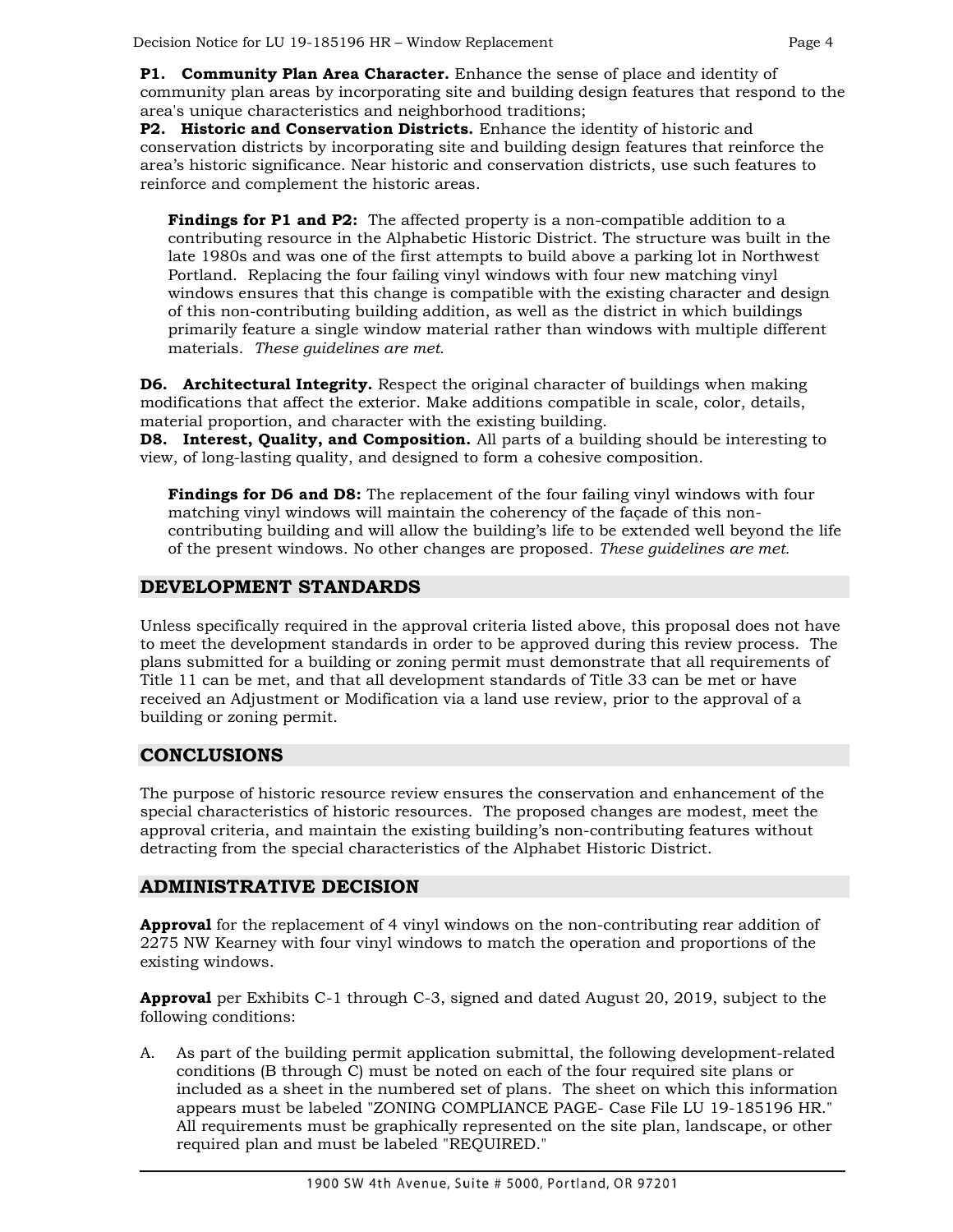- B. At the time of building permit submittal, a signed Certificate of Compliance form [\(https://www.portlandoregon.gov/bds/article/623658\)](https://www.portlandoregon.gov/bds/article/623658) must be submitted to ensure the permit plans comply with the Design/Historic Resource Review decision and approved exhibits.
- C. No field changes allowed.

| <b>Staff Planner: Tim Heron</b> |                                                                    |                    |
|---------------------------------|--------------------------------------------------------------------|--------------------|
| Decision rendered by:           |                                                                    | on August 20, 2019 |
|                                 | By authority of the Director of the Bureau of Development Services |                    |

#### **Decision mailed August 23, 2019**

and public agencies.

**About this Decision.** This land use decision is **not a permit** for development. Permits may be required prior to any work. Contact the Development Services Center at 503-823- 7310 for information about permits.

**Procedural Information.** The application for this land use review was submitted on June 27, 2019, and was determined to be complete on **July 15, 2019**.

*Zoning Code Section 33.700.080* states that Land Use Review applications are reviewed under the regulations in effect at the time the application was submitted, provided that the application is complete at the time of submittal, or complete within 180 days. Therefore this application was reviewed against the Zoning Code in effect on June 27, 2019.

*ORS 227.178* states the City must issue a final decision on Land Use Review applications within 120-days of the application being deemed complete. The 120-day review period may be waived or extended at the request of the applicant. In this case, the applicant did not waive or extend the 120-day review period. Unless further extended by the applicant, **the 120 days will expire on: November 12, 2019.**

**Some of the information contained in this report was provided by the applicant.**  As required by Section 33.800.060 of the Portland Zoning Code, the burden of proof is on the applicant to show that the approval criteria are met. The Bureau of Development Services has independently reviewed the information submitted by the applicant and has included this information only where the Bureau of Development Services has determined the information satisfactorily demonstrates compliance with the applicable approval criteria. This report is the decision of the Bureau of Development Services with input from other City

**Conditions of Approval.** If approved, this project may be subject to a number of specific conditions, listed above. Compliance with the applicable conditions of approval must be documented in all related permit applications. Plans and drawings submitted during the permitting process must illustrate how applicable conditions of approval are met. Any project elements that are specifically required by conditions of approval must be shown on the plans, and labeled as such.

These conditions of approval run with the land, unless modified by future land use reviews. As used in the conditions, the term "applicant" includes the applicant for this land use review, any person undertaking development pursuant to this land use review, the proprietor of the use or development approved by this land use review, and the current owner and future owners of the property subject to this land use review.

**This decision, and any conditions associated with it, is final.** It may be appealed to the Oregon Land Use Board of Appeals (LUBA), within 21 days of the date the decision is mailed, as specified in the Oregon Revised Statute (ORS) 197.830. Among other things, ORS 197.830 requires that a petitioner at LUBA must have submitted written testimony during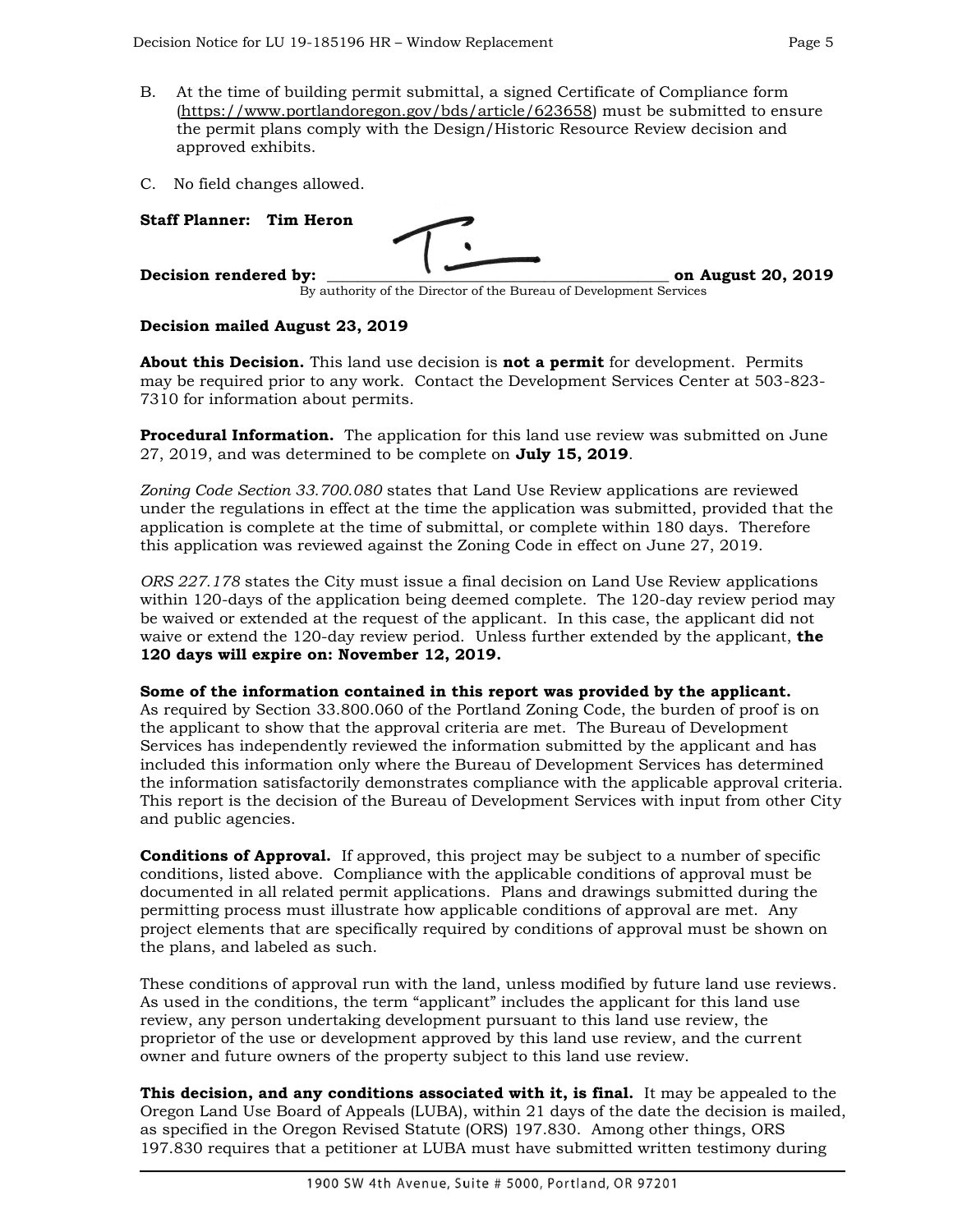the comment period for this land use review. Contact LUBA at 775 Summer St NE Suite 330, Salem, OR 97301-1283 or phone 1-503-373-1265 for further information.

The file and all evidence on this case are available for your review by appointment only. Please call the Request Line at our office, 1900 SW Fourth Avenue, Suite 5000, phone 503- 823-7617, to schedule an appointment. I can provide some information over the phone. Copies of all information in the file can be obtained for a fee equal to the cost of services. Additional information about the City of Portland, city bureaus, and a digital copy of the Portland Zoning Code is available on the internet at [www.portlandonline.com.](http://www.portlandonline.com/)

#### **Recording the final decision.**

If this Land Use Review is approved the final decision will be recorded with the Multnomah County Recorder.

• *Unless appealed,* the final decision will be recorded after **August 26, 2019** by the Bureau of Development Services.

The applicant, builder, or a representative does not need to record the final decision with the Multnomah County Recorder.

For further information on your recording documents please call the Bureau of Development Services Land Use Services Division at 503-823-0625.

**Expiration of this approval.** An approval expires three years from the date the final decision is rendered unless a building permit has been issued, or the approved activity has begun.

Where a site has received approval for multiple developments, and a building permit is not issued for all of the approved development within three years of the date of the final decision, a new land use review will be required before a permit will be issued for the remaining development, subject to the Zoning Code in effect at that time.

**Applying for your permits.** A building permit, occupancy permit, or development permit may be required before carrying out an approved project. At the time they apply for a permit, permitees must demonstrate compliance with:

- All conditions imposed herein;
- All applicable development standards, unless specifically exempted as part of this land use review;
- All requirements of the building code; and
- All provisions of the Municipal Code for the City of Portland, and all other applicable ordinances, provisions and regulations of the City.

#### **EXHIBITS**

#### NOT ATTACHED UNLESS INDICATED

- A. Applicant's Statement
- B. Zoning Map (attached)
- C. Plans/Drawings:
	- 1. Site Plan (attached)
	- 2. Elevation [attached]
	- 3. Window details
- D. Notification information:
	- 1. Mailing list
	- 2. Mailed notice
- E. Agency Responses: No responses were received.
- F. Correspondence: No responses were received.
- G. Other:
	- 1. Original LU Application

**The Bureau of Development Services is committed to providing equal access to information and hearings. Please notify us no less than five business days prior to the event if you need special accommodations. Call 503-823-7300 (TTY 503-823-6868).**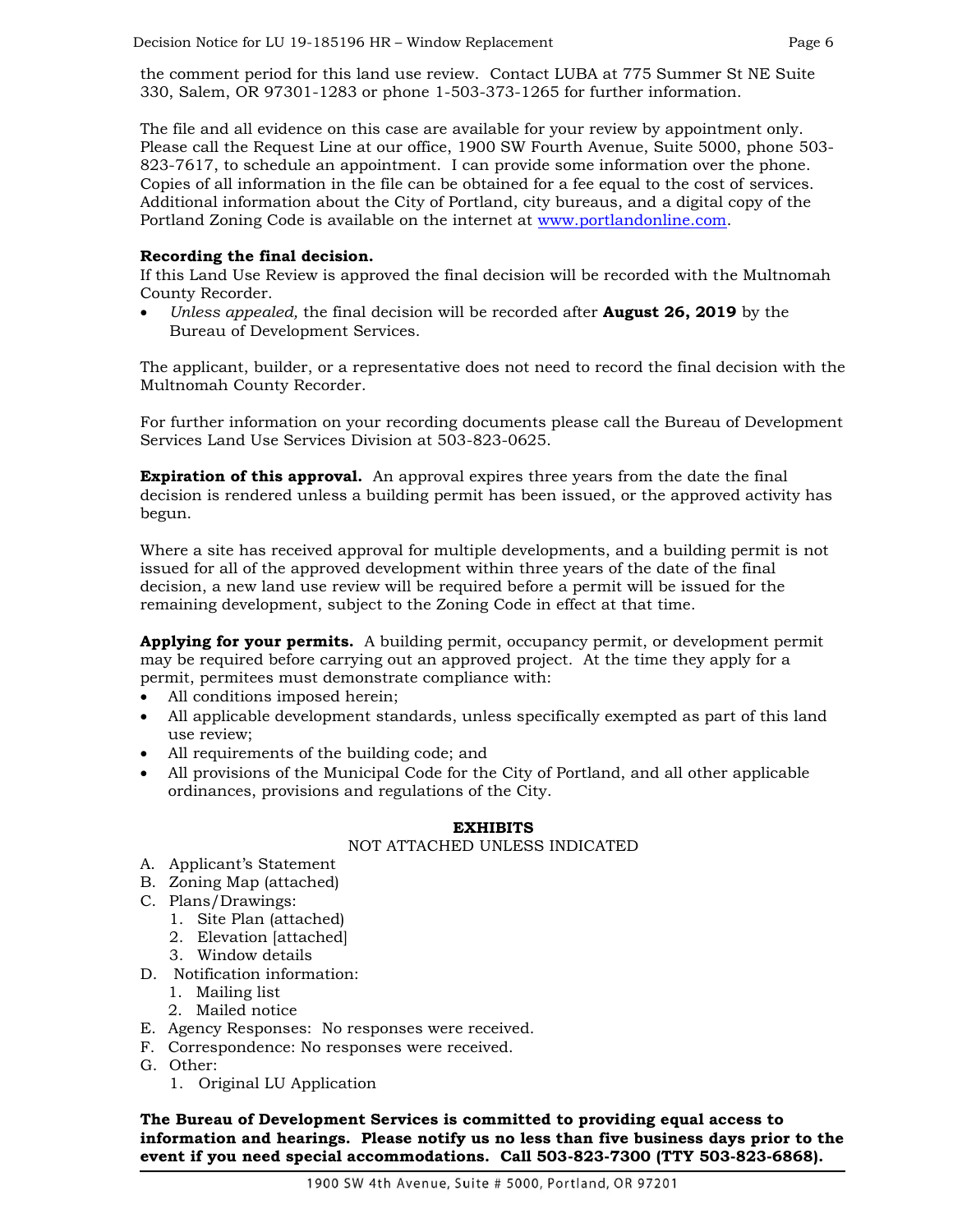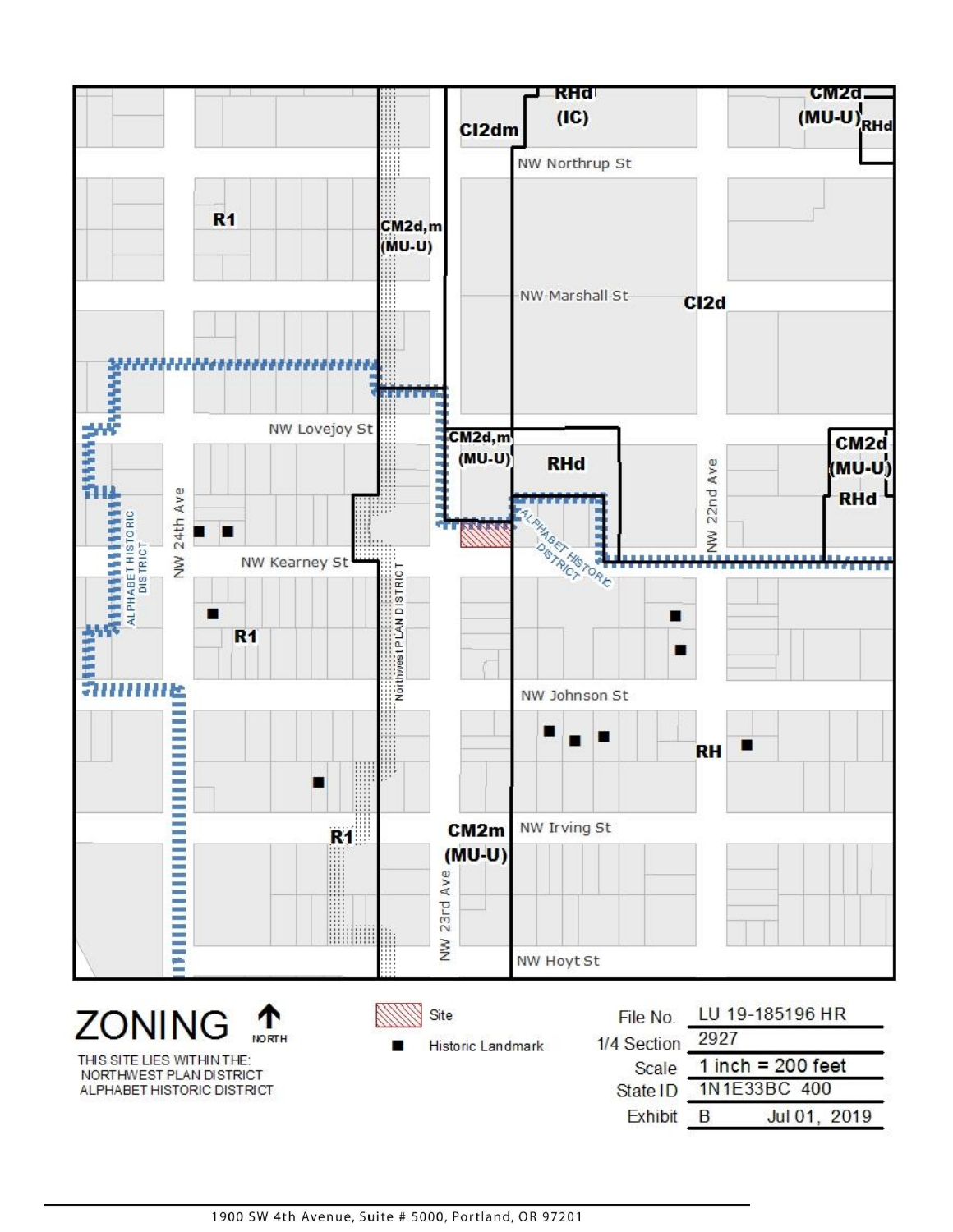